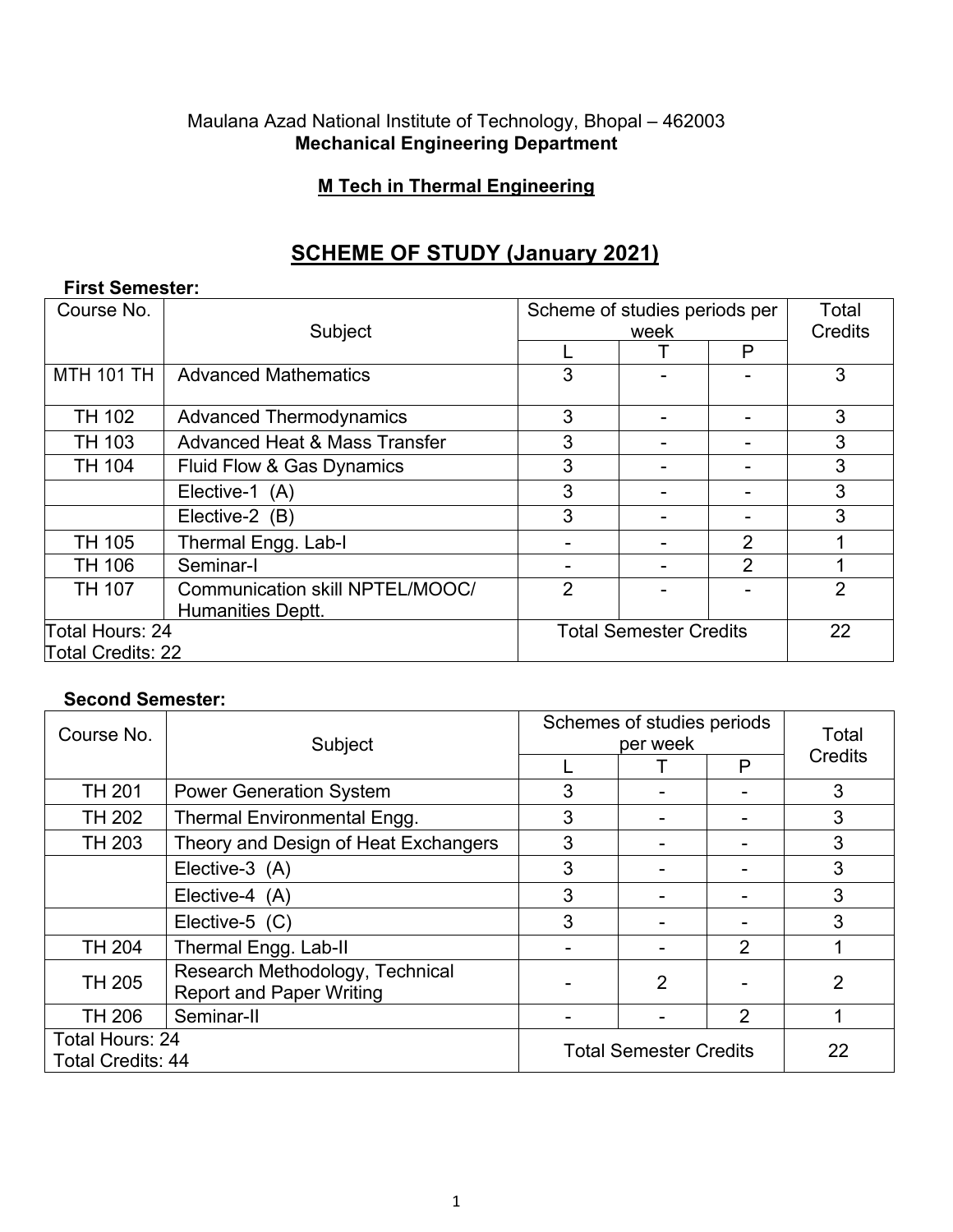# **Third Semester:**

| Course No.               | Subject                | Schemes of studies periods    | per week |    | Total<br><b>Credits</b> |
|--------------------------|------------------------|-------------------------------|----------|----|-------------------------|
|                          |                        |                               |          |    |                         |
| <b>TH 301</b>            | <b>Project Phase-I</b> | -                             |          | 32 | 16                      |
| Total Hours: 32          |                        | <b>Total Semester Credits</b> |          |    | 16                      |
| <b>Total Credits: 60</b> |                        |                               |          |    |                         |

## **Fourth Semester:**

| Course No.   Subject     |                         | Schemes of studies periods    |  |    | Total   |
|--------------------------|-------------------------|-------------------------------|--|----|---------|
|                          |                         | per week                      |  |    | Credits |
|                          |                         |                               |  |    |         |
| <b>TH 401</b>            | <b>Project Phase-II</b> | -                             |  | 40 | 20      |
| Total Hours: 40          |                         | <b>Total Semester Credits</b> |  |    | 20      |
| <b>Total Credits: 80</b> |                         |                               |  |    |         |